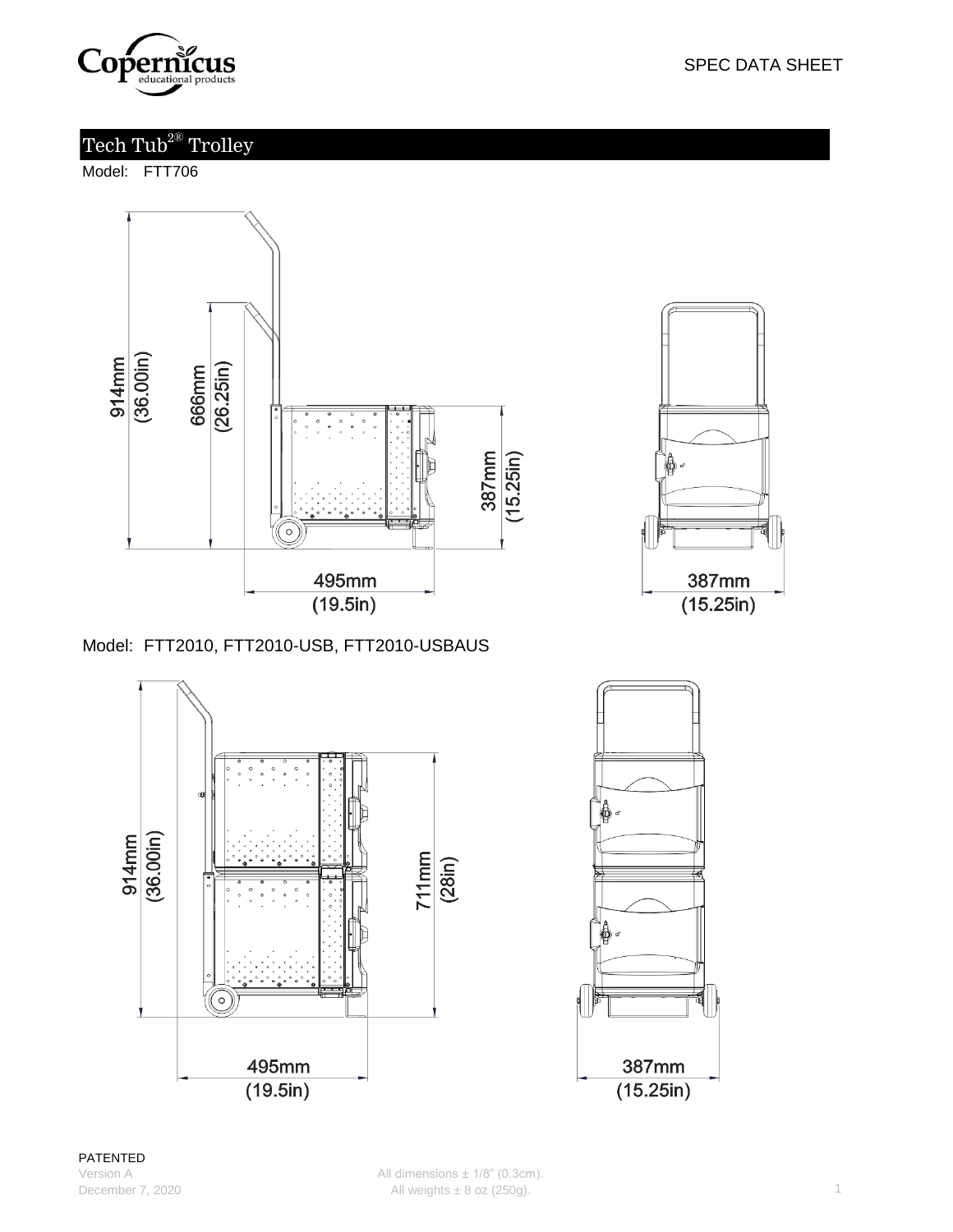

### **FTT2010-USB, FTT2010- USBAUS:**

USB hub charges with 7.5W per port. Check your device power requirements to ensure proper charging.

The USB hub has USB-A ports (see below). If your charging cable does not have a USB-A connector on one end, then an adapter is required.







## Tech Tub<sup>2®</sup> Trolley

Model: FTT706, FTT2010, FTT2010-USB, FTT2010-USBAUS

### **Warranty:**

Lifetime warranty

### **Physical Specifications:**

- 26-1/4" H x 15-1/4" W x 19-1/2" D (66.6cm H x 38.7cm W x 49.5cm D) **FTT706 - Handle Down - Minimum Dimensions (FTT700 + FTT100-0)**
- **FTT706 Handle Up Maximum Dimensions (FTT700 + FTT100-0)** 36" H x 15-1/4" W x 19-1/2" D (91.4cm H x 38.7cm W x 49.5cm D)

#### **FTT2010, FTT2010-USB, FTT2010-USBAUS - Maximum Dimensions (FTT1100** or **FTT1100-USB** or **FTT1100-USBAUS) + (FTT100-0)**

36" H x 15-1/4" W x 19-1/2" D (91.4cm H x 38.7cm W x 49.5cm D)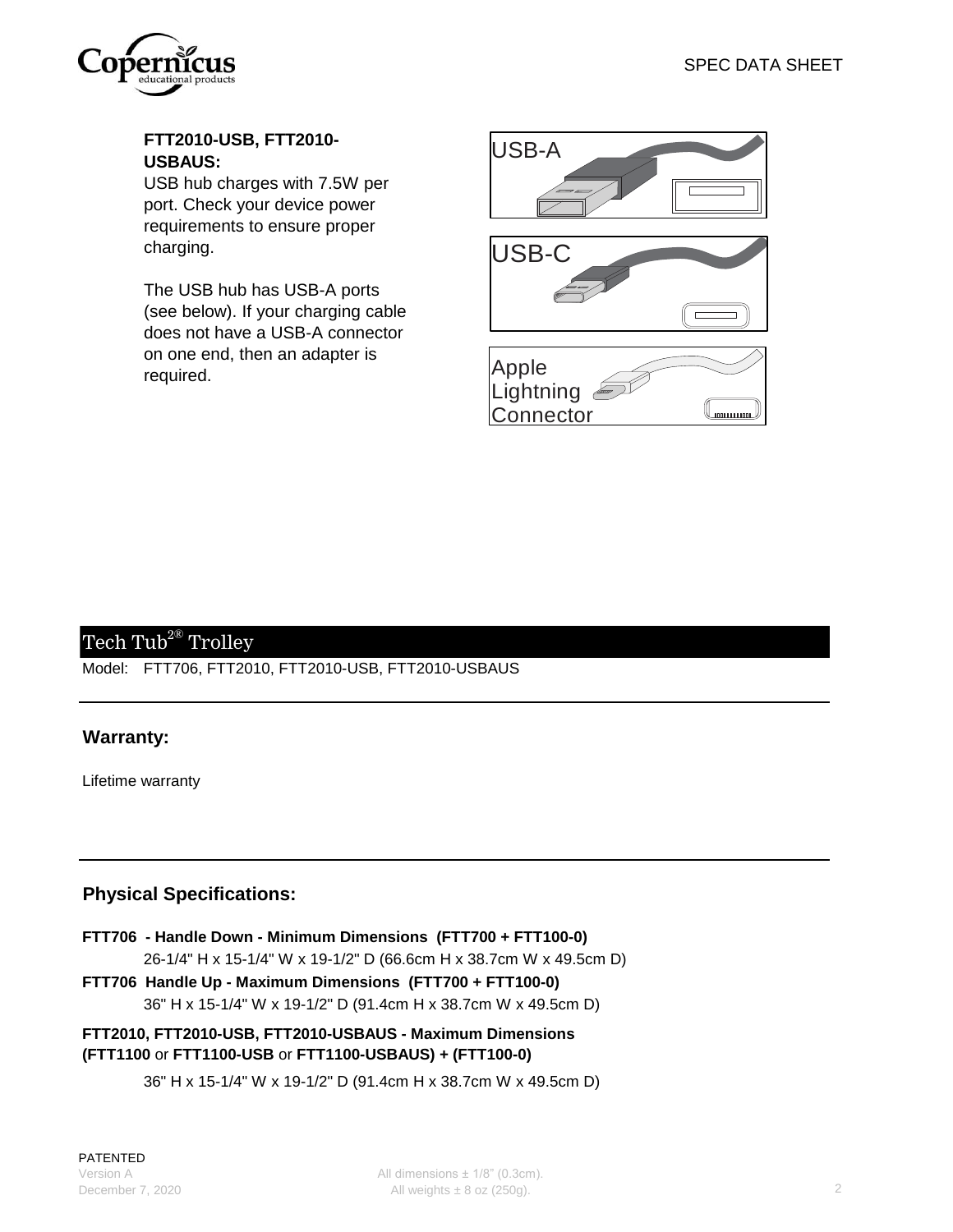

# Tech  $\operatorname{Tub}^{2\circledast}$  Trolley

Model: FTT706

### **Carton Size & Weights:**

|                                                     | Part No.        | <b>Carton Size</b><br>(outer dimensions)                       | Carton<br>Weight | <b>Shipping</b><br><b>Size</b><br>(cubic feet) | <b>Shipping</b><br>Weights |
|-----------------------------------------------------|-----------------|----------------------------------------------------------------|------------------|------------------------------------------------|----------------------------|
| 6 device Tech Tub <sup>2®</sup><br>with power strip | <b>FTT700-A</b> | 18" H x 12-1/2" W x 14" D<br>45.7cm H x 31.8cm W x 35.6cm D    | 15lbs<br>6.8kg   | 1.9                                            | 14                         |
| <b>Trolley frame</b>                                | FTT100-0        | 28-3/4" H x 16" W x 4-3/4" D<br>73.0cm H x 40.6cm W x 12.1cm D | 12lbs<br>5.45kg  | 1.33                                           | 11.5                       |

# Tech  $\mathrm{Tub}^{2\circledast}$  Trolley

Model: FTT2010

### **Carton Size & Weights:**

|                                                      | Part No. | <b>Carton Size</b><br>(outer dimensions)                       | Carton<br>Weight | <b>Shipping</b><br><b>Size</b><br>(cubic feet) | Shipping<br>Weights |
|------------------------------------------------------|----------|----------------------------------------------------------------|------------------|------------------------------------------------|---------------------|
| 10 device Tech Tub <sup>2®</sup><br>with power strip | FTT1100  | 28-1/2" H x 13" W x 17-1/2" D<br>72.4cm H x 33cm W x 43.8cm D  | 28lbs<br>12.73kg | 3.69                                           | -33                 |
| <b>Trolley frame</b>                                 | FTT100-0 | 28-3/4" H x 16" W x 4-3/4" D<br>73.0cm H x 40.6cm W x 12.1cm D | 12lbs<br>5.45kg  | 1.33                                           | 11.5                |